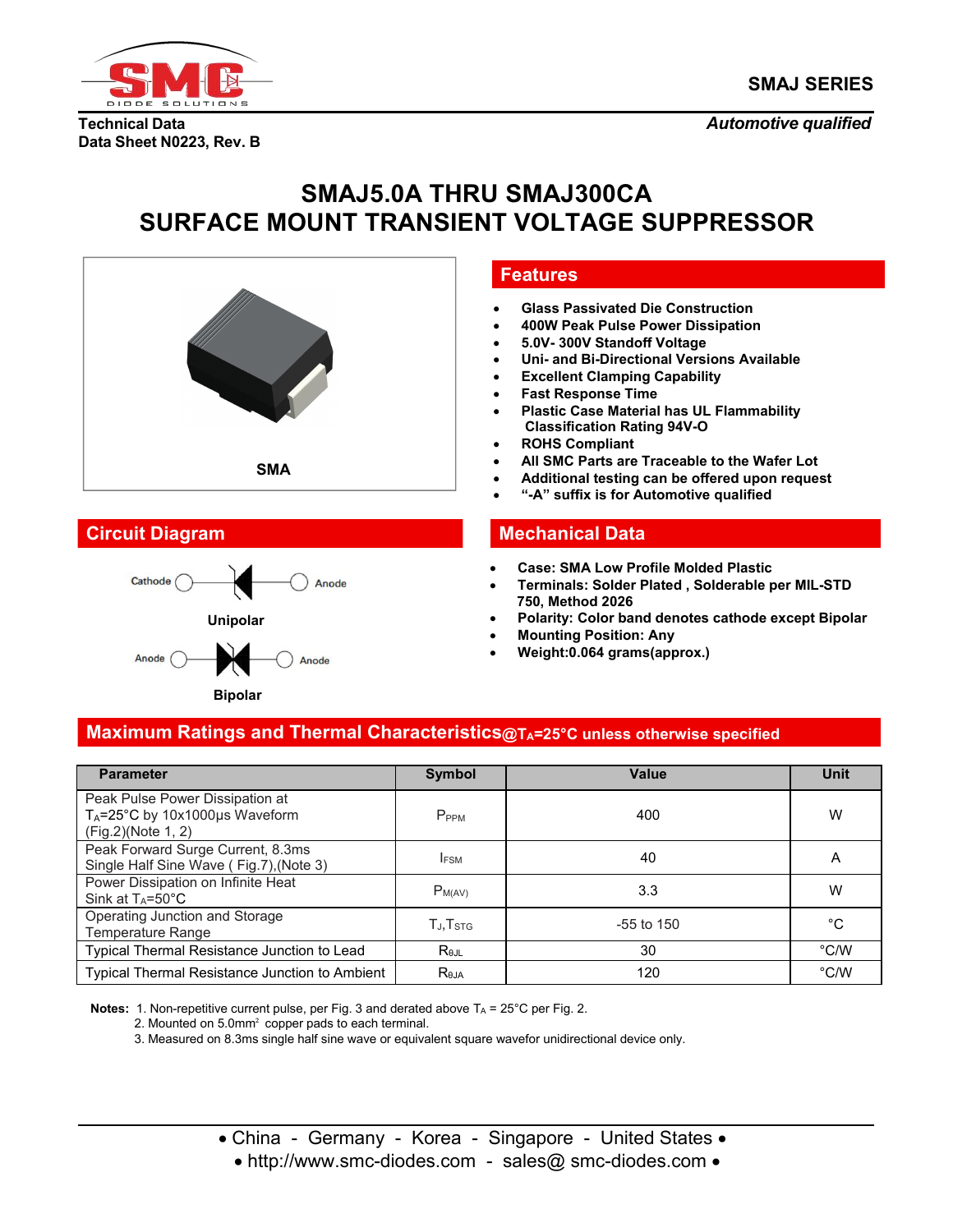

# **SMAJ SERIES**

## **Technical Data** *Automotive qualified* **Data Sheet N0223, Rev. B**

# **Electrical Characteristics@TA=25**°**C unless otherwise specified**

| IT(MA)<br>IR(uA)<br>@IT<br>@IT<br>UNI<br>BI<br>VRWM (V)<br>VC(V)<br>IPP(A)<br><b>HE</b><br><b>TE</b><br>10<br>$\overline{7}$<br>SMAJ5.0A<br>SMAJ5.0CA<br>5<br>6.4<br>9.2<br>800<br>43.5<br>HG<br><b>TG</b><br>6<br>10<br>7.37<br>SMAJ6.0A<br>SMAJ6.0CA<br>6.67<br>10.3<br>38.8<br>800<br>TK<br>10<br>6.5<br>HK<br>7.22<br>7.98<br>11.2<br>35.7<br>500<br>SMAJ6.5A<br>SMAJ6.5CA<br><b>HM</b><br><b>TM</b><br>10<br>$\overline{7}$<br>7.78<br>8.6<br>SMAJ7.0A<br>SMAJ7.0CA<br>12<br>33.3<br>200<br><b>HP</b><br><b>TP</b><br>$\mathbf{1}$<br>7.5<br>9.21<br>SMAJ7.5A<br>SMAJ7.5CA<br>8.33<br>12.9<br>31<br>100<br><b>TR</b><br>$\mathbf{1}$<br>HR<br>SMAJ8.0A<br>SMAJ8.0CA<br>8<br>8.89<br>9.83<br>29.4<br>50<br>13.6<br><b>TT</b><br>$\mathbf{1}$<br>HT<br>8.5<br>20<br>SMAJ8.5A<br>SMAJ8.5CA<br>9.44<br>10.4<br>27.8<br>14.4<br><b>TV</b><br>HV<br>9<br>$\mathbf{1}$<br>10<br>10<br>SMAJ9.0A<br>SMAJ9.0CA<br>11.1<br>15.4<br>26<br><b>HX</b><br>TX<br>10<br>12.3<br>$\mathbf{1}$<br>5<br>SMAJ10A<br>SMAJ10CA<br>11.1<br>17<br>23.5<br>5<br><b>TZ</b><br>HZ<br>$\mathbf{1}$<br>11<br>12.2<br>13.5<br>22<br>SMAJ11A<br>SMAJ11CA<br>18.2<br>UE<br>12<br>5<br>SMAJ12A<br>SMAJ12CA<br>IE<br>13.3<br>14.7<br>$\mathbf{1}$<br>19.9<br>20.1<br>5<br>UG<br>IG<br>$\mathbf{1}$<br>13<br>14.4<br>15.9<br>18.6<br>SMAJ13A<br>SMAJ13CA<br>21.5<br>5<br>UK<br>$\mathbf{1}$<br>IK<br>14<br>17.2<br>SMAJ14A<br>SMAJ14CA<br>15.6<br>23.2<br>17.2<br>5<br>$\mathbf{1}$<br><b>UM</b><br>IM<br>15<br>16.7<br>18.5<br>SMAJ15A<br>SMAJ15CA<br>24.4<br>16.4<br>5<br>IP<br>UP<br>$\mathbf{1}$<br>16<br>17.8<br>19.7<br>26<br>15.4<br>SMAJ16A<br>SMAJ16CA<br>5<br>IR.<br><b>UR</b><br>$\mathbf{1}$<br>SMAJ17CA<br>17<br>20.9<br>14.5<br>SMAJ17A<br>18.9<br>27.6<br>5<br>UT<br>18<br>20<br>22.1<br>SMAJ18A<br>SMAJ18CA<br>$\mathbf{1}$<br>29.2<br>13.7<br>ΙT<br>5<br>IV<br>UV<br>$\mathbf{1}$<br>20<br>SMAJ20A<br>SMAJ20CA<br>22.2<br>24.5<br>32.4<br>12.3<br>5<br>UX<br>$\mathbf{1}$<br>IX<br>22<br>26.9<br>SMAJ22A<br>SMAJ22CA<br>24.4<br>35.5<br>11.3<br>5<br>IZ<br>UZ<br>$\mathbf{1}$<br>24<br>26.7<br>SMAJ24A<br>SMAJ24CA<br>29.5<br>38.9<br>10.3<br>5<br><b>VE</b><br><b>JE</b><br>$\mathbf{1}$<br>SMAJ26A<br>SMAJ26CA<br>26<br>28.9<br>31.9<br>42.1<br>9.5<br>5<br>VG<br>JG<br>$\mathbf{1}$<br>SMAJ28A<br>SMAJ28CA<br>28<br>34.4<br>45.4<br>8.8<br>31.1<br>5<br>VK<br>JK<br>$\mathbf{1}$<br>30<br>SMAJ30A<br>SMAJ30CA<br>33.3<br>36.8<br>8.3<br>48.4<br>5<br>VM<br><b>JM</b><br>$\mathbf{1}$<br>33<br>40.6<br>$7.5\,$<br>SMAJ33A<br>SMAJ33CA<br>36.7<br>53.3<br>5<br><b>VP</b><br>JP<br>36<br>44.2<br>$\mathbf{1}$<br>SMAJ36A<br>SMAJ36CA<br>40<br>58.1<br>6.9<br>5<br><b>VR</b><br><b>JR</b><br>$\mathbf{1}$<br>40<br>49.1<br>6.2<br>SMAJ40A<br>SMAJ40CA<br>44.4<br>64.5<br>5<br>VT<br>$\mathbf{1}$<br>52.8<br>SMAJ43A<br>SMAJ43CA<br>JT<br>43<br>47.8<br>69.4<br>5.8<br>5<br>VV<br>JV<br>$\mathbf{1}$<br>SMAJ45A<br>SMAJ45CA<br>45<br>50<br>55.3<br>72.7<br>5.5<br>5<br><b>VX</b><br>$\mathbf{1}$<br>JХ<br>SMAJ48A<br>SMAJ48CA<br>48<br>53.3<br>58.9<br>77.4<br>5.2<br>5<br>VZ<br>JZ<br>$\mathbf{1}$<br>62.7<br>SMAJ51CA<br>51<br>56.7<br>82.4<br>4.9<br>SMAJ51A<br>5<br>$\mathbf{1}$<br><b>RE</b><br>WE<br>54<br>60<br>4.6<br>SMAJ54A<br>SMAJ54CA<br>66.3<br>87.1<br>5<br>WG<br>$\mathbf{1}$<br><b>RG</b><br>71.2<br>4.3<br>SMAJ58A<br>SMAJ58CA<br>58<br>64.4<br>93.6<br>5<br>WK<br>$\mathbf{1}$<br>RK<br>60<br>66.7<br>73.7<br>96.8<br>4.1<br>SMAJ60A<br>SMAJ60CA<br>5<br><b>WM</b><br>$\mathbf{1}$<br><b>RM</b><br>64<br>71.1<br>SMAJ64A<br>SMAJ64CA<br>78.6<br>103<br>3.9<br>5<br><b>WP</b><br>$\mathbf{1}$<br><b>RP</b><br>86<br>SMAJ70A<br>SMAJ70CA<br>70<br>77.8<br>113<br>3.5<br>5<br>RR.<br><b>WR</b><br>75<br>$\mathbf{1}$<br>92.1<br>121<br>3.3<br>SMAJ75A<br>SMAJ75CA<br>83.3<br>RT<br>WT<br>5<br>78<br>$\mathbf{1}$<br>SMAJ78A<br>SMAJ78CA<br>86.7<br>95.8<br>126<br>$3.2\,$<br>5<br>$\mathbf{1}$<br>WV<br>RV<br>2.9<br>SMAJ85CA<br>85<br>94.4<br>104<br>137<br>SMAJ85A<br>5<br>WX<br>$\mathbf{1}$<br><b>RX</b><br>2.7<br>SMAJ90A<br>SMAJ90CA<br>90<br>100<br>111<br>146<br>5<br><b>RZ</b><br>WZ<br>$\mathbf{1}$<br>SMAJ100A<br>SMAJ100CA<br>100<br>111<br>123<br>162<br>2.5<br>5<br>XE<br>$\mathbf{1}$<br><b>SE</b><br>SMAJ110CA<br>110<br>122<br>135<br>2.3<br>SMAJ110A<br>177<br>5<br>XG<br>$\mathbf{1}$<br>SG<br>SMAJ120A<br>SMAJ120CA<br>120<br>133<br>147<br>2.1<br>193<br>5<br>XK<br>$\mathbf{1}$<br>SK.<br>130<br>SMAJ130A<br>SMAJ130CA<br>144<br>159<br>209<br>1.9<br>5<br>XM<br>150<br>185<br>$\mathbf{1}$<br>1.6<br>SMAJ150A<br>SMAJ150CA<br><b>SM</b><br>167<br>243<br>5<br><b>XP</b><br><b>SP</b><br>$\mathbf{1}$<br>SMAJ160CA<br>160<br>178<br>1.5<br>SMAJ160A<br>197<br>259<br>SMAJ170A<br>SMAJ170CA<br><b>SR</b><br>XR<br>170<br>189<br>209<br>$\mathbf{1}$<br>275<br>1.5<br>5<br>180<br>$\overline{201}$<br>5<br>SMAJ180A<br>SMAJ180CA<br><b>XT</b><br>222<br>292<br>1.4<br>ST<br>$\mathbf{1}$<br>SMAJ220CA<br>XX<br>220<br>246<br>272<br>$\mathbf{1}$<br>5<br>SMAJ220A<br>SX<br>356<br>1.1<br><b>UE</b><br>300<br>335<br>371<br>5<br>SMAJ300A<br>SMAJ300CA<br>TE<br>$\mathbf{1}$<br>486<br>0.8 | <b>UNI-POLAR</b> | <b>BI-POLAR</b> | <b>DEVICE</b><br><b>MARKING</b><br><b>CODE</b> | <b>REVERSE</b><br><b>STAND-</b><br><b>OFF</b><br><b>VOLTAGE</b> | <b>BREAKDOWN</b><br><b>VOLTAGE</b><br>VBR (V) MIN. | <b>BREAKDOWN</b><br><b>VOLTAGE</b><br>VBR (V) MAX. | <b>TEST</b><br><b>CURRE</b><br>NT | <b>MAXMUM</b><br><b>CLAMPING</b><br><b>VOLTAGE</b><br>@IPP | <b>PEAK</b><br><b>PULSE</b><br><b>CURRE</b><br>NT | <b>REVERSE</b><br><b>LEAKAGE</b><br>@VRWM |  |
|--------------------------------------------------------------------------------------------------------------------------------------------------------------------------------------------------------------------------------------------------------------------------------------------------------------------------------------------------------------------------------------------------------------------------------------------------------------------------------------------------------------------------------------------------------------------------------------------------------------------------------------------------------------------------------------------------------------------------------------------------------------------------------------------------------------------------------------------------------------------------------------------------------------------------------------------------------------------------------------------------------------------------------------------------------------------------------------------------------------------------------------------------------------------------------------------------------------------------------------------------------------------------------------------------------------------------------------------------------------------------------------------------------------------------------------------------------------------------------------------------------------------------------------------------------------------------------------------------------------------------------------------------------------------------------------------------------------------------------------------------------------------------------------------------------------------------------------------------------------------------------------------------------------------------------------------------------------------------------------------------------------------------------------------------------------------------------------------------------------------------------------------------------------------------------------------------------------------------------------------------------------------------------------------------------------------------------------------------------------------------------------------------------------------------------------------------------------------------------------------------------------------------------------------------------------------------------------------------------------------------------------------------------------------------------------------------------------------------------------------------------------------------------------------------------------------------------------------------------------------------------------------------------------------------------------------------------------------------------------------------------------------------------------------------------------------------------------------------------------------------------------------------------------------------------------------------------------------------------------------------------------------------------------------------------------------------------------------------------------------------------------------------------------------------------------------------------------------------------------------------------------------------------------------------------------------------------------------------------------------------------------------------------------------------------------------------------------------------------------------------------------------------------------------------------------------------------------------------------------------------------------------------------------------------------------------------------------------------------------------------------------------------------------------------------------------------------------------------------------------------------------------------------------------------------------------------------------------------------------------------------------------------------------------------------------------------------------------------------------------------------------------------------------------------------------------------------------------------------------------------------------------------------------------------------------------------------------------------------------------------------------------------------------------------------------------------------------------------------------------------------------------------------------------------------------------------------------------------------------------------------------------------------------------------------------------------------------------------------------------------------------------------------------------------------------------------------------------------------------|------------------|-----------------|------------------------------------------------|-----------------------------------------------------------------|----------------------------------------------------|----------------------------------------------------|-----------------------------------|------------------------------------------------------------|---------------------------------------------------|-------------------------------------------|--|
|                                                                                                                                                                                                                                                                                                                                                                                                                                                                                                                                                                                                                                                                                                                                                                                                                                                                                                                                                                                                                                                                                                                                                                                                                                                                                                                                                                                                                                                                                                                                                                                                                                                                                                                                                                                                                                                                                                                                                                                                                                                                                                                                                                                                                                                                                                                                                                                                                                                                                                                                                                                                                                                                                                                                                                                                                                                                                                                                                                                                                                                                                                                                                                                                                                                                                                                                                                                                                                                                                                                                                                                                                                                                                                                                                                                                                                                                                                                                                                                                                                                                                                                                                                                                                                                                                                                                                                                                                                                                                                                                                                                                                                                                                                                                                                                                                                                                                                                                                                                                                                                                                                              |                  |                 |                                                |                                                                 |                                                    |                                                    |                                   |                                                            |                                                   |                                           |  |
|                                                                                                                                                                                                                                                                                                                                                                                                                                                                                                                                                                                                                                                                                                                                                                                                                                                                                                                                                                                                                                                                                                                                                                                                                                                                                                                                                                                                                                                                                                                                                                                                                                                                                                                                                                                                                                                                                                                                                                                                                                                                                                                                                                                                                                                                                                                                                                                                                                                                                                                                                                                                                                                                                                                                                                                                                                                                                                                                                                                                                                                                                                                                                                                                                                                                                                                                                                                                                                                                                                                                                                                                                                                                                                                                                                                                                                                                                                                                                                                                                                                                                                                                                                                                                                                                                                                                                                                                                                                                                                                                                                                                                                                                                                                                                                                                                                                                                                                                                                                                                                                                                                              |                  |                 |                                                |                                                                 |                                                    |                                                    |                                   |                                                            |                                                   |                                           |  |
|                                                                                                                                                                                                                                                                                                                                                                                                                                                                                                                                                                                                                                                                                                                                                                                                                                                                                                                                                                                                                                                                                                                                                                                                                                                                                                                                                                                                                                                                                                                                                                                                                                                                                                                                                                                                                                                                                                                                                                                                                                                                                                                                                                                                                                                                                                                                                                                                                                                                                                                                                                                                                                                                                                                                                                                                                                                                                                                                                                                                                                                                                                                                                                                                                                                                                                                                                                                                                                                                                                                                                                                                                                                                                                                                                                                                                                                                                                                                                                                                                                                                                                                                                                                                                                                                                                                                                                                                                                                                                                                                                                                                                                                                                                                                                                                                                                                                                                                                                                                                                                                                                                              |                  |                 |                                                |                                                                 |                                                    |                                                    |                                   |                                                            |                                                   |                                           |  |
|                                                                                                                                                                                                                                                                                                                                                                                                                                                                                                                                                                                                                                                                                                                                                                                                                                                                                                                                                                                                                                                                                                                                                                                                                                                                                                                                                                                                                                                                                                                                                                                                                                                                                                                                                                                                                                                                                                                                                                                                                                                                                                                                                                                                                                                                                                                                                                                                                                                                                                                                                                                                                                                                                                                                                                                                                                                                                                                                                                                                                                                                                                                                                                                                                                                                                                                                                                                                                                                                                                                                                                                                                                                                                                                                                                                                                                                                                                                                                                                                                                                                                                                                                                                                                                                                                                                                                                                                                                                                                                                                                                                                                                                                                                                                                                                                                                                                                                                                                                                                                                                                                                              |                  |                 |                                                |                                                                 |                                                    |                                                    |                                   |                                                            |                                                   |                                           |  |
|                                                                                                                                                                                                                                                                                                                                                                                                                                                                                                                                                                                                                                                                                                                                                                                                                                                                                                                                                                                                                                                                                                                                                                                                                                                                                                                                                                                                                                                                                                                                                                                                                                                                                                                                                                                                                                                                                                                                                                                                                                                                                                                                                                                                                                                                                                                                                                                                                                                                                                                                                                                                                                                                                                                                                                                                                                                                                                                                                                                                                                                                                                                                                                                                                                                                                                                                                                                                                                                                                                                                                                                                                                                                                                                                                                                                                                                                                                                                                                                                                                                                                                                                                                                                                                                                                                                                                                                                                                                                                                                                                                                                                                                                                                                                                                                                                                                                                                                                                                                                                                                                                                              |                  |                 |                                                |                                                                 |                                                    |                                                    |                                   |                                                            |                                                   |                                           |  |
|                                                                                                                                                                                                                                                                                                                                                                                                                                                                                                                                                                                                                                                                                                                                                                                                                                                                                                                                                                                                                                                                                                                                                                                                                                                                                                                                                                                                                                                                                                                                                                                                                                                                                                                                                                                                                                                                                                                                                                                                                                                                                                                                                                                                                                                                                                                                                                                                                                                                                                                                                                                                                                                                                                                                                                                                                                                                                                                                                                                                                                                                                                                                                                                                                                                                                                                                                                                                                                                                                                                                                                                                                                                                                                                                                                                                                                                                                                                                                                                                                                                                                                                                                                                                                                                                                                                                                                                                                                                                                                                                                                                                                                                                                                                                                                                                                                                                                                                                                                                                                                                                                                              |                  |                 |                                                |                                                                 |                                                    |                                                    |                                   |                                                            |                                                   |                                           |  |
|                                                                                                                                                                                                                                                                                                                                                                                                                                                                                                                                                                                                                                                                                                                                                                                                                                                                                                                                                                                                                                                                                                                                                                                                                                                                                                                                                                                                                                                                                                                                                                                                                                                                                                                                                                                                                                                                                                                                                                                                                                                                                                                                                                                                                                                                                                                                                                                                                                                                                                                                                                                                                                                                                                                                                                                                                                                                                                                                                                                                                                                                                                                                                                                                                                                                                                                                                                                                                                                                                                                                                                                                                                                                                                                                                                                                                                                                                                                                                                                                                                                                                                                                                                                                                                                                                                                                                                                                                                                                                                                                                                                                                                                                                                                                                                                                                                                                                                                                                                                                                                                                                                              |                  |                 |                                                |                                                                 |                                                    |                                                    |                                   |                                                            |                                                   |                                           |  |
|                                                                                                                                                                                                                                                                                                                                                                                                                                                                                                                                                                                                                                                                                                                                                                                                                                                                                                                                                                                                                                                                                                                                                                                                                                                                                                                                                                                                                                                                                                                                                                                                                                                                                                                                                                                                                                                                                                                                                                                                                                                                                                                                                                                                                                                                                                                                                                                                                                                                                                                                                                                                                                                                                                                                                                                                                                                                                                                                                                                                                                                                                                                                                                                                                                                                                                                                                                                                                                                                                                                                                                                                                                                                                                                                                                                                                                                                                                                                                                                                                                                                                                                                                                                                                                                                                                                                                                                                                                                                                                                                                                                                                                                                                                                                                                                                                                                                                                                                                                                                                                                                                                              |                  |                 |                                                |                                                                 |                                                    |                                                    |                                   |                                                            |                                                   |                                           |  |
|                                                                                                                                                                                                                                                                                                                                                                                                                                                                                                                                                                                                                                                                                                                                                                                                                                                                                                                                                                                                                                                                                                                                                                                                                                                                                                                                                                                                                                                                                                                                                                                                                                                                                                                                                                                                                                                                                                                                                                                                                                                                                                                                                                                                                                                                                                                                                                                                                                                                                                                                                                                                                                                                                                                                                                                                                                                                                                                                                                                                                                                                                                                                                                                                                                                                                                                                                                                                                                                                                                                                                                                                                                                                                                                                                                                                                                                                                                                                                                                                                                                                                                                                                                                                                                                                                                                                                                                                                                                                                                                                                                                                                                                                                                                                                                                                                                                                                                                                                                                                                                                                                                              |                  |                 |                                                |                                                                 |                                                    |                                                    |                                   |                                                            |                                                   |                                           |  |
|                                                                                                                                                                                                                                                                                                                                                                                                                                                                                                                                                                                                                                                                                                                                                                                                                                                                                                                                                                                                                                                                                                                                                                                                                                                                                                                                                                                                                                                                                                                                                                                                                                                                                                                                                                                                                                                                                                                                                                                                                                                                                                                                                                                                                                                                                                                                                                                                                                                                                                                                                                                                                                                                                                                                                                                                                                                                                                                                                                                                                                                                                                                                                                                                                                                                                                                                                                                                                                                                                                                                                                                                                                                                                                                                                                                                                                                                                                                                                                                                                                                                                                                                                                                                                                                                                                                                                                                                                                                                                                                                                                                                                                                                                                                                                                                                                                                                                                                                                                                                                                                                                                              |                  |                 |                                                |                                                                 |                                                    |                                                    |                                   |                                                            |                                                   |                                           |  |
|                                                                                                                                                                                                                                                                                                                                                                                                                                                                                                                                                                                                                                                                                                                                                                                                                                                                                                                                                                                                                                                                                                                                                                                                                                                                                                                                                                                                                                                                                                                                                                                                                                                                                                                                                                                                                                                                                                                                                                                                                                                                                                                                                                                                                                                                                                                                                                                                                                                                                                                                                                                                                                                                                                                                                                                                                                                                                                                                                                                                                                                                                                                                                                                                                                                                                                                                                                                                                                                                                                                                                                                                                                                                                                                                                                                                                                                                                                                                                                                                                                                                                                                                                                                                                                                                                                                                                                                                                                                                                                                                                                                                                                                                                                                                                                                                                                                                                                                                                                                                                                                                                                              |                  |                 |                                                |                                                                 |                                                    |                                                    |                                   |                                                            |                                                   |                                           |  |
|                                                                                                                                                                                                                                                                                                                                                                                                                                                                                                                                                                                                                                                                                                                                                                                                                                                                                                                                                                                                                                                                                                                                                                                                                                                                                                                                                                                                                                                                                                                                                                                                                                                                                                                                                                                                                                                                                                                                                                                                                                                                                                                                                                                                                                                                                                                                                                                                                                                                                                                                                                                                                                                                                                                                                                                                                                                                                                                                                                                                                                                                                                                                                                                                                                                                                                                                                                                                                                                                                                                                                                                                                                                                                                                                                                                                                                                                                                                                                                                                                                                                                                                                                                                                                                                                                                                                                                                                                                                                                                                                                                                                                                                                                                                                                                                                                                                                                                                                                                                                                                                                                                              |                  |                 |                                                |                                                                 |                                                    |                                                    |                                   |                                                            |                                                   |                                           |  |
|                                                                                                                                                                                                                                                                                                                                                                                                                                                                                                                                                                                                                                                                                                                                                                                                                                                                                                                                                                                                                                                                                                                                                                                                                                                                                                                                                                                                                                                                                                                                                                                                                                                                                                                                                                                                                                                                                                                                                                                                                                                                                                                                                                                                                                                                                                                                                                                                                                                                                                                                                                                                                                                                                                                                                                                                                                                                                                                                                                                                                                                                                                                                                                                                                                                                                                                                                                                                                                                                                                                                                                                                                                                                                                                                                                                                                                                                                                                                                                                                                                                                                                                                                                                                                                                                                                                                                                                                                                                                                                                                                                                                                                                                                                                                                                                                                                                                                                                                                                                                                                                                                                              |                  |                 |                                                |                                                                 |                                                    |                                                    |                                   |                                                            |                                                   |                                           |  |
|                                                                                                                                                                                                                                                                                                                                                                                                                                                                                                                                                                                                                                                                                                                                                                                                                                                                                                                                                                                                                                                                                                                                                                                                                                                                                                                                                                                                                                                                                                                                                                                                                                                                                                                                                                                                                                                                                                                                                                                                                                                                                                                                                                                                                                                                                                                                                                                                                                                                                                                                                                                                                                                                                                                                                                                                                                                                                                                                                                                                                                                                                                                                                                                                                                                                                                                                                                                                                                                                                                                                                                                                                                                                                                                                                                                                                                                                                                                                                                                                                                                                                                                                                                                                                                                                                                                                                                                                                                                                                                                                                                                                                                                                                                                                                                                                                                                                                                                                                                                                                                                                                                              |                  |                 |                                                |                                                                 |                                                    |                                                    |                                   |                                                            |                                                   |                                           |  |
|                                                                                                                                                                                                                                                                                                                                                                                                                                                                                                                                                                                                                                                                                                                                                                                                                                                                                                                                                                                                                                                                                                                                                                                                                                                                                                                                                                                                                                                                                                                                                                                                                                                                                                                                                                                                                                                                                                                                                                                                                                                                                                                                                                                                                                                                                                                                                                                                                                                                                                                                                                                                                                                                                                                                                                                                                                                                                                                                                                                                                                                                                                                                                                                                                                                                                                                                                                                                                                                                                                                                                                                                                                                                                                                                                                                                                                                                                                                                                                                                                                                                                                                                                                                                                                                                                                                                                                                                                                                                                                                                                                                                                                                                                                                                                                                                                                                                                                                                                                                                                                                                                                              |                  |                 |                                                |                                                                 |                                                    |                                                    |                                   |                                                            |                                                   |                                           |  |
|                                                                                                                                                                                                                                                                                                                                                                                                                                                                                                                                                                                                                                                                                                                                                                                                                                                                                                                                                                                                                                                                                                                                                                                                                                                                                                                                                                                                                                                                                                                                                                                                                                                                                                                                                                                                                                                                                                                                                                                                                                                                                                                                                                                                                                                                                                                                                                                                                                                                                                                                                                                                                                                                                                                                                                                                                                                                                                                                                                                                                                                                                                                                                                                                                                                                                                                                                                                                                                                                                                                                                                                                                                                                                                                                                                                                                                                                                                                                                                                                                                                                                                                                                                                                                                                                                                                                                                                                                                                                                                                                                                                                                                                                                                                                                                                                                                                                                                                                                                                                                                                                                                              |                  |                 |                                                |                                                                 |                                                    |                                                    |                                   |                                                            |                                                   |                                           |  |
|                                                                                                                                                                                                                                                                                                                                                                                                                                                                                                                                                                                                                                                                                                                                                                                                                                                                                                                                                                                                                                                                                                                                                                                                                                                                                                                                                                                                                                                                                                                                                                                                                                                                                                                                                                                                                                                                                                                                                                                                                                                                                                                                                                                                                                                                                                                                                                                                                                                                                                                                                                                                                                                                                                                                                                                                                                                                                                                                                                                                                                                                                                                                                                                                                                                                                                                                                                                                                                                                                                                                                                                                                                                                                                                                                                                                                                                                                                                                                                                                                                                                                                                                                                                                                                                                                                                                                                                                                                                                                                                                                                                                                                                                                                                                                                                                                                                                                                                                                                                                                                                                                                              |                  |                 |                                                |                                                                 |                                                    |                                                    |                                   |                                                            |                                                   |                                           |  |
|                                                                                                                                                                                                                                                                                                                                                                                                                                                                                                                                                                                                                                                                                                                                                                                                                                                                                                                                                                                                                                                                                                                                                                                                                                                                                                                                                                                                                                                                                                                                                                                                                                                                                                                                                                                                                                                                                                                                                                                                                                                                                                                                                                                                                                                                                                                                                                                                                                                                                                                                                                                                                                                                                                                                                                                                                                                                                                                                                                                                                                                                                                                                                                                                                                                                                                                                                                                                                                                                                                                                                                                                                                                                                                                                                                                                                                                                                                                                                                                                                                                                                                                                                                                                                                                                                                                                                                                                                                                                                                                                                                                                                                                                                                                                                                                                                                                                                                                                                                                                                                                                                                              |                  |                 |                                                |                                                                 |                                                    |                                                    |                                   |                                                            |                                                   |                                           |  |
|                                                                                                                                                                                                                                                                                                                                                                                                                                                                                                                                                                                                                                                                                                                                                                                                                                                                                                                                                                                                                                                                                                                                                                                                                                                                                                                                                                                                                                                                                                                                                                                                                                                                                                                                                                                                                                                                                                                                                                                                                                                                                                                                                                                                                                                                                                                                                                                                                                                                                                                                                                                                                                                                                                                                                                                                                                                                                                                                                                                                                                                                                                                                                                                                                                                                                                                                                                                                                                                                                                                                                                                                                                                                                                                                                                                                                                                                                                                                                                                                                                                                                                                                                                                                                                                                                                                                                                                                                                                                                                                                                                                                                                                                                                                                                                                                                                                                                                                                                                                                                                                                                                              |                  |                 |                                                |                                                                 |                                                    |                                                    |                                   |                                                            |                                                   |                                           |  |
|                                                                                                                                                                                                                                                                                                                                                                                                                                                                                                                                                                                                                                                                                                                                                                                                                                                                                                                                                                                                                                                                                                                                                                                                                                                                                                                                                                                                                                                                                                                                                                                                                                                                                                                                                                                                                                                                                                                                                                                                                                                                                                                                                                                                                                                                                                                                                                                                                                                                                                                                                                                                                                                                                                                                                                                                                                                                                                                                                                                                                                                                                                                                                                                                                                                                                                                                                                                                                                                                                                                                                                                                                                                                                                                                                                                                                                                                                                                                                                                                                                                                                                                                                                                                                                                                                                                                                                                                                                                                                                                                                                                                                                                                                                                                                                                                                                                                                                                                                                                                                                                                                                              |                  |                 |                                                |                                                                 |                                                    |                                                    |                                   |                                                            |                                                   |                                           |  |
|                                                                                                                                                                                                                                                                                                                                                                                                                                                                                                                                                                                                                                                                                                                                                                                                                                                                                                                                                                                                                                                                                                                                                                                                                                                                                                                                                                                                                                                                                                                                                                                                                                                                                                                                                                                                                                                                                                                                                                                                                                                                                                                                                                                                                                                                                                                                                                                                                                                                                                                                                                                                                                                                                                                                                                                                                                                                                                                                                                                                                                                                                                                                                                                                                                                                                                                                                                                                                                                                                                                                                                                                                                                                                                                                                                                                                                                                                                                                                                                                                                                                                                                                                                                                                                                                                                                                                                                                                                                                                                                                                                                                                                                                                                                                                                                                                                                                                                                                                                                                                                                                                                              |                  |                 |                                                |                                                                 |                                                    |                                                    |                                   |                                                            |                                                   |                                           |  |
|                                                                                                                                                                                                                                                                                                                                                                                                                                                                                                                                                                                                                                                                                                                                                                                                                                                                                                                                                                                                                                                                                                                                                                                                                                                                                                                                                                                                                                                                                                                                                                                                                                                                                                                                                                                                                                                                                                                                                                                                                                                                                                                                                                                                                                                                                                                                                                                                                                                                                                                                                                                                                                                                                                                                                                                                                                                                                                                                                                                                                                                                                                                                                                                                                                                                                                                                                                                                                                                                                                                                                                                                                                                                                                                                                                                                                                                                                                                                                                                                                                                                                                                                                                                                                                                                                                                                                                                                                                                                                                                                                                                                                                                                                                                                                                                                                                                                                                                                                                                                                                                                                                              |                  |                 |                                                |                                                                 |                                                    |                                                    |                                   |                                                            |                                                   |                                           |  |
|                                                                                                                                                                                                                                                                                                                                                                                                                                                                                                                                                                                                                                                                                                                                                                                                                                                                                                                                                                                                                                                                                                                                                                                                                                                                                                                                                                                                                                                                                                                                                                                                                                                                                                                                                                                                                                                                                                                                                                                                                                                                                                                                                                                                                                                                                                                                                                                                                                                                                                                                                                                                                                                                                                                                                                                                                                                                                                                                                                                                                                                                                                                                                                                                                                                                                                                                                                                                                                                                                                                                                                                                                                                                                                                                                                                                                                                                                                                                                                                                                                                                                                                                                                                                                                                                                                                                                                                                                                                                                                                                                                                                                                                                                                                                                                                                                                                                                                                                                                                                                                                                                                              |                  |                 |                                                |                                                                 |                                                    |                                                    |                                   |                                                            |                                                   |                                           |  |
|                                                                                                                                                                                                                                                                                                                                                                                                                                                                                                                                                                                                                                                                                                                                                                                                                                                                                                                                                                                                                                                                                                                                                                                                                                                                                                                                                                                                                                                                                                                                                                                                                                                                                                                                                                                                                                                                                                                                                                                                                                                                                                                                                                                                                                                                                                                                                                                                                                                                                                                                                                                                                                                                                                                                                                                                                                                                                                                                                                                                                                                                                                                                                                                                                                                                                                                                                                                                                                                                                                                                                                                                                                                                                                                                                                                                                                                                                                                                                                                                                                                                                                                                                                                                                                                                                                                                                                                                                                                                                                                                                                                                                                                                                                                                                                                                                                                                                                                                                                                                                                                                                                              |                  |                 |                                                |                                                                 |                                                    |                                                    |                                   |                                                            |                                                   |                                           |  |
|                                                                                                                                                                                                                                                                                                                                                                                                                                                                                                                                                                                                                                                                                                                                                                                                                                                                                                                                                                                                                                                                                                                                                                                                                                                                                                                                                                                                                                                                                                                                                                                                                                                                                                                                                                                                                                                                                                                                                                                                                                                                                                                                                                                                                                                                                                                                                                                                                                                                                                                                                                                                                                                                                                                                                                                                                                                                                                                                                                                                                                                                                                                                                                                                                                                                                                                                                                                                                                                                                                                                                                                                                                                                                                                                                                                                                                                                                                                                                                                                                                                                                                                                                                                                                                                                                                                                                                                                                                                                                                                                                                                                                                                                                                                                                                                                                                                                                                                                                                                                                                                                                                              |                  |                 |                                                |                                                                 |                                                    |                                                    |                                   |                                                            |                                                   |                                           |  |
|                                                                                                                                                                                                                                                                                                                                                                                                                                                                                                                                                                                                                                                                                                                                                                                                                                                                                                                                                                                                                                                                                                                                                                                                                                                                                                                                                                                                                                                                                                                                                                                                                                                                                                                                                                                                                                                                                                                                                                                                                                                                                                                                                                                                                                                                                                                                                                                                                                                                                                                                                                                                                                                                                                                                                                                                                                                                                                                                                                                                                                                                                                                                                                                                                                                                                                                                                                                                                                                                                                                                                                                                                                                                                                                                                                                                                                                                                                                                                                                                                                                                                                                                                                                                                                                                                                                                                                                                                                                                                                                                                                                                                                                                                                                                                                                                                                                                                                                                                                                                                                                                                                              |                  |                 |                                                |                                                                 |                                                    |                                                    |                                   |                                                            |                                                   |                                           |  |
|                                                                                                                                                                                                                                                                                                                                                                                                                                                                                                                                                                                                                                                                                                                                                                                                                                                                                                                                                                                                                                                                                                                                                                                                                                                                                                                                                                                                                                                                                                                                                                                                                                                                                                                                                                                                                                                                                                                                                                                                                                                                                                                                                                                                                                                                                                                                                                                                                                                                                                                                                                                                                                                                                                                                                                                                                                                                                                                                                                                                                                                                                                                                                                                                                                                                                                                                                                                                                                                                                                                                                                                                                                                                                                                                                                                                                                                                                                                                                                                                                                                                                                                                                                                                                                                                                                                                                                                                                                                                                                                                                                                                                                                                                                                                                                                                                                                                                                                                                                                                                                                                                                              |                  |                 |                                                |                                                                 |                                                    |                                                    |                                   |                                                            |                                                   |                                           |  |
|                                                                                                                                                                                                                                                                                                                                                                                                                                                                                                                                                                                                                                                                                                                                                                                                                                                                                                                                                                                                                                                                                                                                                                                                                                                                                                                                                                                                                                                                                                                                                                                                                                                                                                                                                                                                                                                                                                                                                                                                                                                                                                                                                                                                                                                                                                                                                                                                                                                                                                                                                                                                                                                                                                                                                                                                                                                                                                                                                                                                                                                                                                                                                                                                                                                                                                                                                                                                                                                                                                                                                                                                                                                                                                                                                                                                                                                                                                                                                                                                                                                                                                                                                                                                                                                                                                                                                                                                                                                                                                                                                                                                                                                                                                                                                                                                                                                                                                                                                                                                                                                                                                              |                  |                 |                                                |                                                                 |                                                    |                                                    |                                   |                                                            |                                                   |                                           |  |
|                                                                                                                                                                                                                                                                                                                                                                                                                                                                                                                                                                                                                                                                                                                                                                                                                                                                                                                                                                                                                                                                                                                                                                                                                                                                                                                                                                                                                                                                                                                                                                                                                                                                                                                                                                                                                                                                                                                                                                                                                                                                                                                                                                                                                                                                                                                                                                                                                                                                                                                                                                                                                                                                                                                                                                                                                                                                                                                                                                                                                                                                                                                                                                                                                                                                                                                                                                                                                                                                                                                                                                                                                                                                                                                                                                                                                                                                                                                                                                                                                                                                                                                                                                                                                                                                                                                                                                                                                                                                                                                                                                                                                                                                                                                                                                                                                                                                                                                                                                                                                                                                                                              |                  |                 |                                                |                                                                 |                                                    |                                                    |                                   |                                                            |                                                   |                                           |  |
|                                                                                                                                                                                                                                                                                                                                                                                                                                                                                                                                                                                                                                                                                                                                                                                                                                                                                                                                                                                                                                                                                                                                                                                                                                                                                                                                                                                                                                                                                                                                                                                                                                                                                                                                                                                                                                                                                                                                                                                                                                                                                                                                                                                                                                                                                                                                                                                                                                                                                                                                                                                                                                                                                                                                                                                                                                                                                                                                                                                                                                                                                                                                                                                                                                                                                                                                                                                                                                                                                                                                                                                                                                                                                                                                                                                                                                                                                                                                                                                                                                                                                                                                                                                                                                                                                                                                                                                                                                                                                                                                                                                                                                                                                                                                                                                                                                                                                                                                                                                                                                                                                                              |                  |                 |                                                |                                                                 |                                                    |                                                    |                                   |                                                            |                                                   |                                           |  |
|                                                                                                                                                                                                                                                                                                                                                                                                                                                                                                                                                                                                                                                                                                                                                                                                                                                                                                                                                                                                                                                                                                                                                                                                                                                                                                                                                                                                                                                                                                                                                                                                                                                                                                                                                                                                                                                                                                                                                                                                                                                                                                                                                                                                                                                                                                                                                                                                                                                                                                                                                                                                                                                                                                                                                                                                                                                                                                                                                                                                                                                                                                                                                                                                                                                                                                                                                                                                                                                                                                                                                                                                                                                                                                                                                                                                                                                                                                                                                                                                                                                                                                                                                                                                                                                                                                                                                                                                                                                                                                                                                                                                                                                                                                                                                                                                                                                                                                                                                                                                                                                                                                              |                  |                 |                                                |                                                                 |                                                    |                                                    |                                   |                                                            |                                                   |                                           |  |
|                                                                                                                                                                                                                                                                                                                                                                                                                                                                                                                                                                                                                                                                                                                                                                                                                                                                                                                                                                                                                                                                                                                                                                                                                                                                                                                                                                                                                                                                                                                                                                                                                                                                                                                                                                                                                                                                                                                                                                                                                                                                                                                                                                                                                                                                                                                                                                                                                                                                                                                                                                                                                                                                                                                                                                                                                                                                                                                                                                                                                                                                                                                                                                                                                                                                                                                                                                                                                                                                                                                                                                                                                                                                                                                                                                                                                                                                                                                                                                                                                                                                                                                                                                                                                                                                                                                                                                                                                                                                                                                                                                                                                                                                                                                                                                                                                                                                                                                                                                                                                                                                                                              |                  |                 |                                                |                                                                 |                                                    |                                                    |                                   |                                                            |                                                   |                                           |  |
|                                                                                                                                                                                                                                                                                                                                                                                                                                                                                                                                                                                                                                                                                                                                                                                                                                                                                                                                                                                                                                                                                                                                                                                                                                                                                                                                                                                                                                                                                                                                                                                                                                                                                                                                                                                                                                                                                                                                                                                                                                                                                                                                                                                                                                                                                                                                                                                                                                                                                                                                                                                                                                                                                                                                                                                                                                                                                                                                                                                                                                                                                                                                                                                                                                                                                                                                                                                                                                                                                                                                                                                                                                                                                                                                                                                                                                                                                                                                                                                                                                                                                                                                                                                                                                                                                                                                                                                                                                                                                                                                                                                                                                                                                                                                                                                                                                                                                                                                                                                                                                                                                                              |                  |                 |                                                |                                                                 |                                                    |                                                    |                                   |                                                            |                                                   |                                           |  |
|                                                                                                                                                                                                                                                                                                                                                                                                                                                                                                                                                                                                                                                                                                                                                                                                                                                                                                                                                                                                                                                                                                                                                                                                                                                                                                                                                                                                                                                                                                                                                                                                                                                                                                                                                                                                                                                                                                                                                                                                                                                                                                                                                                                                                                                                                                                                                                                                                                                                                                                                                                                                                                                                                                                                                                                                                                                                                                                                                                                                                                                                                                                                                                                                                                                                                                                                                                                                                                                                                                                                                                                                                                                                                                                                                                                                                                                                                                                                                                                                                                                                                                                                                                                                                                                                                                                                                                                                                                                                                                                                                                                                                                                                                                                                                                                                                                                                                                                                                                                                                                                                                                              |                  |                 |                                                |                                                                 |                                                    |                                                    |                                   |                                                            |                                                   |                                           |  |
|                                                                                                                                                                                                                                                                                                                                                                                                                                                                                                                                                                                                                                                                                                                                                                                                                                                                                                                                                                                                                                                                                                                                                                                                                                                                                                                                                                                                                                                                                                                                                                                                                                                                                                                                                                                                                                                                                                                                                                                                                                                                                                                                                                                                                                                                                                                                                                                                                                                                                                                                                                                                                                                                                                                                                                                                                                                                                                                                                                                                                                                                                                                                                                                                                                                                                                                                                                                                                                                                                                                                                                                                                                                                                                                                                                                                                                                                                                                                                                                                                                                                                                                                                                                                                                                                                                                                                                                                                                                                                                                                                                                                                                                                                                                                                                                                                                                                                                                                                                                                                                                                                                              |                  |                 |                                                |                                                                 |                                                    |                                                    |                                   |                                                            |                                                   |                                           |  |
|                                                                                                                                                                                                                                                                                                                                                                                                                                                                                                                                                                                                                                                                                                                                                                                                                                                                                                                                                                                                                                                                                                                                                                                                                                                                                                                                                                                                                                                                                                                                                                                                                                                                                                                                                                                                                                                                                                                                                                                                                                                                                                                                                                                                                                                                                                                                                                                                                                                                                                                                                                                                                                                                                                                                                                                                                                                                                                                                                                                                                                                                                                                                                                                                                                                                                                                                                                                                                                                                                                                                                                                                                                                                                                                                                                                                                                                                                                                                                                                                                                                                                                                                                                                                                                                                                                                                                                                                                                                                                                                                                                                                                                                                                                                                                                                                                                                                                                                                                                                                                                                                                                              |                  |                 |                                                |                                                                 |                                                    |                                                    |                                   |                                                            |                                                   |                                           |  |
|                                                                                                                                                                                                                                                                                                                                                                                                                                                                                                                                                                                                                                                                                                                                                                                                                                                                                                                                                                                                                                                                                                                                                                                                                                                                                                                                                                                                                                                                                                                                                                                                                                                                                                                                                                                                                                                                                                                                                                                                                                                                                                                                                                                                                                                                                                                                                                                                                                                                                                                                                                                                                                                                                                                                                                                                                                                                                                                                                                                                                                                                                                                                                                                                                                                                                                                                                                                                                                                                                                                                                                                                                                                                                                                                                                                                                                                                                                                                                                                                                                                                                                                                                                                                                                                                                                                                                                                                                                                                                                                                                                                                                                                                                                                                                                                                                                                                                                                                                                                                                                                                                                              |                  |                 |                                                |                                                                 |                                                    |                                                    |                                   |                                                            |                                                   |                                           |  |
|                                                                                                                                                                                                                                                                                                                                                                                                                                                                                                                                                                                                                                                                                                                                                                                                                                                                                                                                                                                                                                                                                                                                                                                                                                                                                                                                                                                                                                                                                                                                                                                                                                                                                                                                                                                                                                                                                                                                                                                                                                                                                                                                                                                                                                                                                                                                                                                                                                                                                                                                                                                                                                                                                                                                                                                                                                                                                                                                                                                                                                                                                                                                                                                                                                                                                                                                                                                                                                                                                                                                                                                                                                                                                                                                                                                                                                                                                                                                                                                                                                                                                                                                                                                                                                                                                                                                                                                                                                                                                                                                                                                                                                                                                                                                                                                                                                                                                                                                                                                                                                                                                                              |                  |                 |                                                |                                                                 |                                                    |                                                    |                                   |                                                            |                                                   |                                           |  |
|                                                                                                                                                                                                                                                                                                                                                                                                                                                                                                                                                                                                                                                                                                                                                                                                                                                                                                                                                                                                                                                                                                                                                                                                                                                                                                                                                                                                                                                                                                                                                                                                                                                                                                                                                                                                                                                                                                                                                                                                                                                                                                                                                                                                                                                                                                                                                                                                                                                                                                                                                                                                                                                                                                                                                                                                                                                                                                                                                                                                                                                                                                                                                                                                                                                                                                                                                                                                                                                                                                                                                                                                                                                                                                                                                                                                                                                                                                                                                                                                                                                                                                                                                                                                                                                                                                                                                                                                                                                                                                                                                                                                                                                                                                                                                                                                                                                                                                                                                                                                                                                                                                              |                  |                 |                                                |                                                                 |                                                    |                                                    |                                   |                                                            |                                                   |                                           |  |
|                                                                                                                                                                                                                                                                                                                                                                                                                                                                                                                                                                                                                                                                                                                                                                                                                                                                                                                                                                                                                                                                                                                                                                                                                                                                                                                                                                                                                                                                                                                                                                                                                                                                                                                                                                                                                                                                                                                                                                                                                                                                                                                                                                                                                                                                                                                                                                                                                                                                                                                                                                                                                                                                                                                                                                                                                                                                                                                                                                                                                                                                                                                                                                                                                                                                                                                                                                                                                                                                                                                                                                                                                                                                                                                                                                                                                                                                                                                                                                                                                                                                                                                                                                                                                                                                                                                                                                                                                                                                                                                                                                                                                                                                                                                                                                                                                                                                                                                                                                                                                                                                                                              |                  |                 |                                                |                                                                 |                                                    |                                                    |                                   |                                                            |                                                   |                                           |  |
|                                                                                                                                                                                                                                                                                                                                                                                                                                                                                                                                                                                                                                                                                                                                                                                                                                                                                                                                                                                                                                                                                                                                                                                                                                                                                                                                                                                                                                                                                                                                                                                                                                                                                                                                                                                                                                                                                                                                                                                                                                                                                                                                                                                                                                                                                                                                                                                                                                                                                                                                                                                                                                                                                                                                                                                                                                                                                                                                                                                                                                                                                                                                                                                                                                                                                                                                                                                                                                                                                                                                                                                                                                                                                                                                                                                                                                                                                                                                                                                                                                                                                                                                                                                                                                                                                                                                                                                                                                                                                                                                                                                                                                                                                                                                                                                                                                                                                                                                                                                                                                                                                                              |                  |                 |                                                |                                                                 |                                                    |                                                    |                                   |                                                            |                                                   |                                           |  |
|                                                                                                                                                                                                                                                                                                                                                                                                                                                                                                                                                                                                                                                                                                                                                                                                                                                                                                                                                                                                                                                                                                                                                                                                                                                                                                                                                                                                                                                                                                                                                                                                                                                                                                                                                                                                                                                                                                                                                                                                                                                                                                                                                                                                                                                                                                                                                                                                                                                                                                                                                                                                                                                                                                                                                                                                                                                                                                                                                                                                                                                                                                                                                                                                                                                                                                                                                                                                                                                                                                                                                                                                                                                                                                                                                                                                                                                                                                                                                                                                                                                                                                                                                                                                                                                                                                                                                                                                                                                                                                                                                                                                                                                                                                                                                                                                                                                                                                                                                                                                                                                                                                              |                  |                 |                                                |                                                                 |                                                    |                                                    |                                   |                                                            |                                                   |                                           |  |
|                                                                                                                                                                                                                                                                                                                                                                                                                                                                                                                                                                                                                                                                                                                                                                                                                                                                                                                                                                                                                                                                                                                                                                                                                                                                                                                                                                                                                                                                                                                                                                                                                                                                                                                                                                                                                                                                                                                                                                                                                                                                                                                                                                                                                                                                                                                                                                                                                                                                                                                                                                                                                                                                                                                                                                                                                                                                                                                                                                                                                                                                                                                                                                                                                                                                                                                                                                                                                                                                                                                                                                                                                                                                                                                                                                                                                                                                                                                                                                                                                                                                                                                                                                                                                                                                                                                                                                                                                                                                                                                                                                                                                                                                                                                                                                                                                                                                                                                                                                                                                                                                                                              |                  |                 |                                                |                                                                 |                                                    |                                                    |                                   |                                                            |                                                   |                                           |  |
|                                                                                                                                                                                                                                                                                                                                                                                                                                                                                                                                                                                                                                                                                                                                                                                                                                                                                                                                                                                                                                                                                                                                                                                                                                                                                                                                                                                                                                                                                                                                                                                                                                                                                                                                                                                                                                                                                                                                                                                                                                                                                                                                                                                                                                                                                                                                                                                                                                                                                                                                                                                                                                                                                                                                                                                                                                                                                                                                                                                                                                                                                                                                                                                                                                                                                                                                                                                                                                                                                                                                                                                                                                                                                                                                                                                                                                                                                                                                                                                                                                                                                                                                                                                                                                                                                                                                                                                                                                                                                                                                                                                                                                                                                                                                                                                                                                                                                                                                                                                                                                                                                                              |                  |                 |                                                |                                                                 |                                                    |                                                    |                                   |                                                            |                                                   |                                           |  |
|                                                                                                                                                                                                                                                                                                                                                                                                                                                                                                                                                                                                                                                                                                                                                                                                                                                                                                                                                                                                                                                                                                                                                                                                                                                                                                                                                                                                                                                                                                                                                                                                                                                                                                                                                                                                                                                                                                                                                                                                                                                                                                                                                                                                                                                                                                                                                                                                                                                                                                                                                                                                                                                                                                                                                                                                                                                                                                                                                                                                                                                                                                                                                                                                                                                                                                                                                                                                                                                                                                                                                                                                                                                                                                                                                                                                                                                                                                                                                                                                                                                                                                                                                                                                                                                                                                                                                                                                                                                                                                                                                                                                                                                                                                                                                                                                                                                                                                                                                                                                                                                                                                              |                  |                 |                                                |                                                                 |                                                    |                                                    |                                   |                                                            |                                                   |                                           |  |
|                                                                                                                                                                                                                                                                                                                                                                                                                                                                                                                                                                                                                                                                                                                                                                                                                                                                                                                                                                                                                                                                                                                                                                                                                                                                                                                                                                                                                                                                                                                                                                                                                                                                                                                                                                                                                                                                                                                                                                                                                                                                                                                                                                                                                                                                                                                                                                                                                                                                                                                                                                                                                                                                                                                                                                                                                                                                                                                                                                                                                                                                                                                                                                                                                                                                                                                                                                                                                                                                                                                                                                                                                                                                                                                                                                                                                                                                                                                                                                                                                                                                                                                                                                                                                                                                                                                                                                                                                                                                                                                                                                                                                                                                                                                                                                                                                                                                                                                                                                                                                                                                                                              |                  |                 |                                                |                                                                 |                                                    |                                                    |                                   |                                                            |                                                   |                                           |  |
|                                                                                                                                                                                                                                                                                                                                                                                                                                                                                                                                                                                                                                                                                                                                                                                                                                                                                                                                                                                                                                                                                                                                                                                                                                                                                                                                                                                                                                                                                                                                                                                                                                                                                                                                                                                                                                                                                                                                                                                                                                                                                                                                                                                                                                                                                                                                                                                                                                                                                                                                                                                                                                                                                                                                                                                                                                                                                                                                                                                                                                                                                                                                                                                                                                                                                                                                                                                                                                                                                                                                                                                                                                                                                                                                                                                                                                                                                                                                                                                                                                                                                                                                                                                                                                                                                                                                                                                                                                                                                                                                                                                                                                                                                                                                                                                                                                                                                                                                                                                                                                                                                                              |                  |                 |                                                |                                                                 |                                                    |                                                    |                                   |                                                            |                                                   |                                           |  |
|                                                                                                                                                                                                                                                                                                                                                                                                                                                                                                                                                                                                                                                                                                                                                                                                                                                                                                                                                                                                                                                                                                                                                                                                                                                                                                                                                                                                                                                                                                                                                                                                                                                                                                                                                                                                                                                                                                                                                                                                                                                                                                                                                                                                                                                                                                                                                                                                                                                                                                                                                                                                                                                                                                                                                                                                                                                                                                                                                                                                                                                                                                                                                                                                                                                                                                                                                                                                                                                                                                                                                                                                                                                                                                                                                                                                                                                                                                                                                                                                                                                                                                                                                                                                                                                                                                                                                                                                                                                                                                                                                                                                                                                                                                                                                                                                                                                                                                                                                                                                                                                                                                              |                  |                 |                                                |                                                                 |                                                    |                                                    |                                   |                                                            |                                                   |                                           |  |
|                                                                                                                                                                                                                                                                                                                                                                                                                                                                                                                                                                                                                                                                                                                                                                                                                                                                                                                                                                                                                                                                                                                                                                                                                                                                                                                                                                                                                                                                                                                                                                                                                                                                                                                                                                                                                                                                                                                                                                                                                                                                                                                                                                                                                                                                                                                                                                                                                                                                                                                                                                                                                                                                                                                                                                                                                                                                                                                                                                                                                                                                                                                                                                                                                                                                                                                                                                                                                                                                                                                                                                                                                                                                                                                                                                                                                                                                                                                                                                                                                                                                                                                                                                                                                                                                                                                                                                                                                                                                                                                                                                                                                                                                                                                                                                                                                                                                                                                                                                                                                                                                                                              |                  |                 |                                                |                                                                 |                                                    |                                                    |                                   |                                                            |                                                   |                                           |  |
|                                                                                                                                                                                                                                                                                                                                                                                                                                                                                                                                                                                                                                                                                                                                                                                                                                                                                                                                                                                                                                                                                                                                                                                                                                                                                                                                                                                                                                                                                                                                                                                                                                                                                                                                                                                                                                                                                                                                                                                                                                                                                                                                                                                                                                                                                                                                                                                                                                                                                                                                                                                                                                                                                                                                                                                                                                                                                                                                                                                                                                                                                                                                                                                                                                                                                                                                                                                                                                                                                                                                                                                                                                                                                                                                                                                                                                                                                                                                                                                                                                                                                                                                                                                                                                                                                                                                                                                                                                                                                                                                                                                                                                                                                                                                                                                                                                                                                                                                                                                                                                                                                                              |                  |                 |                                                |                                                                 |                                                    |                                                    |                                   |                                                            |                                                   |                                           |  |

China - Germany - Korea - Singapore - United States

• http://www.smc-diodes.com - sales@ smc-diodes.com •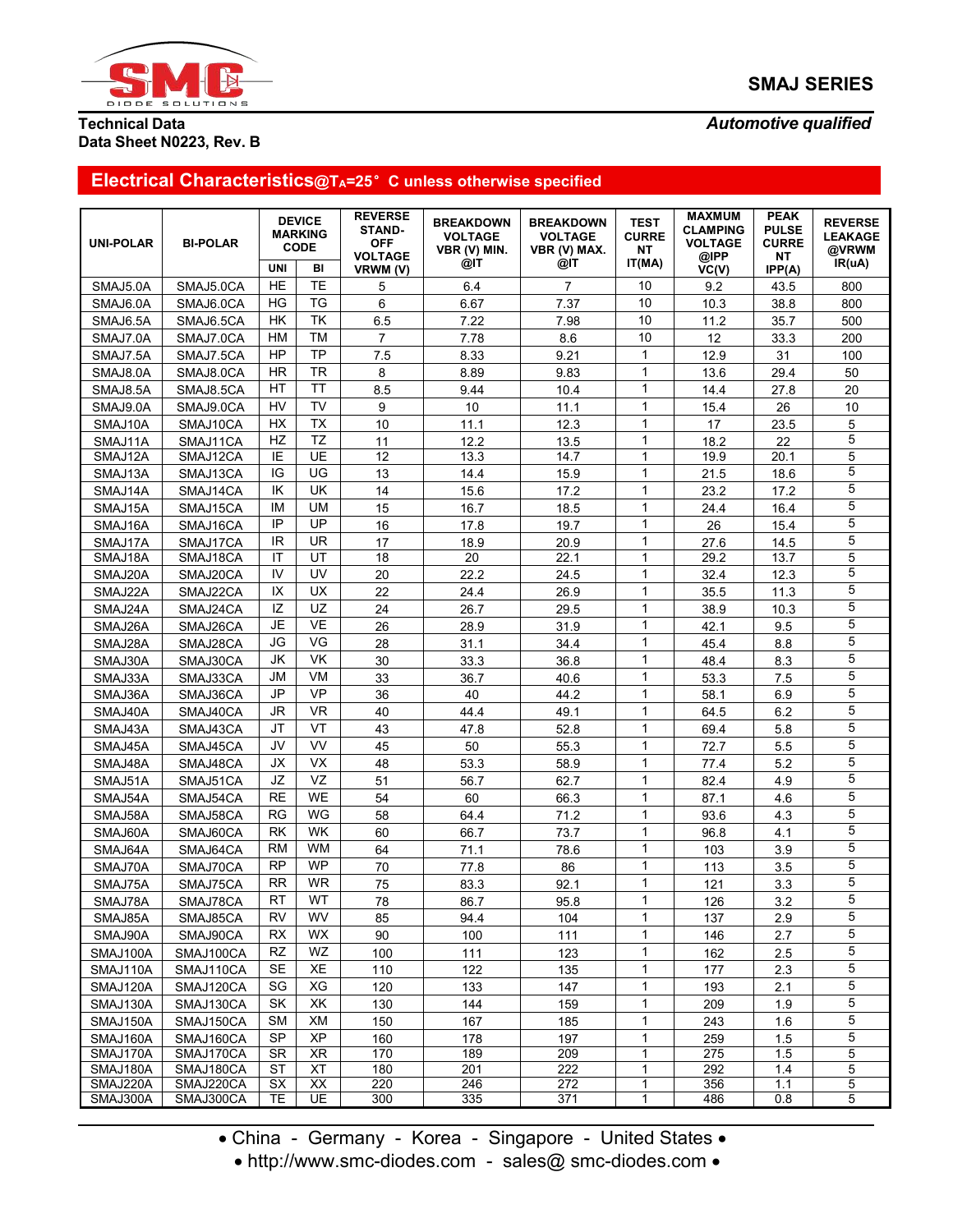

### **Technical Data** *Automotive qualified*

# **Data Sheet N0223, Rev. B**

For bidirectional type having VRWM of 10 volts and less, the IR limit is double. For parts without A (VBR is + 10% and VC is 5% higher than with A parts).

# **Ratings and Characteristics Curves**









**Figure 5 - Typical Junction Capacitance** 



Figure 2 - Peak Pulse Power Rating Curve



Figure 4 - Pulse Waveform



Figure 6 - Steady State Power Dissipation Derating Curve



• China - Germany - Korea - Singapore - United States • • http://www.smc-diodes.com - sales@ smc-diodes.com •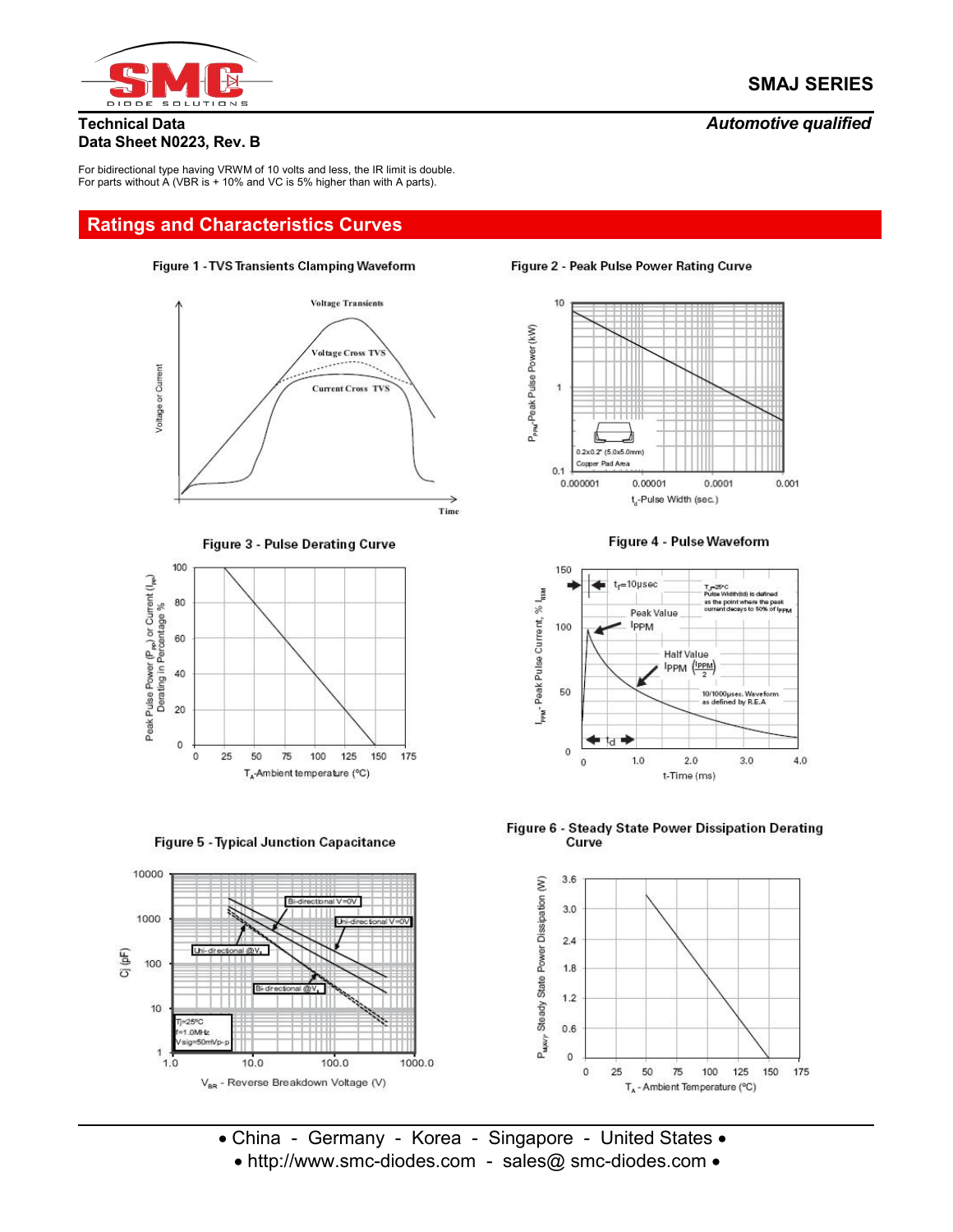

### **Technical Data** *Automotive qualified*

# **Data Sheet N0223, Rev. B**



# Figure 7 - Maximum Non-Repetitive Forward Surge **Current Uni-Directional Only**

Number of Cycles at 60 Hz

## **Mechanical Dimensions SMA**



|               |      | <b>Millimeters</b> | <b>Inches</b> |       |  |
|---------------|------|--------------------|---------------|-------|--|
| <b>SYMBOL</b> | Min. | Max.               | Min.          | Max.  |  |
| A             | 2.40 | 2.84               | 0.094         | 0.112 |  |
| B             | 3.99 | 4.75               | 0.157         | 0.187 |  |
| С             | 1.05 | 1.70               | 0.041         | 0.067 |  |
| D             | 0.15 | 0.51               | 0.006         | 0.020 |  |
| Е             | 4.80 | 5.66               | 0.189         | 0.223 |  |
| F             | 1.90 | 2.95               | 0.075         | 0.116 |  |
| G             | 0.05 | 0.203              | 0.002         | 0.008 |  |
| н             | 0.76 | 1.52               | 0.030         | 0.600 |  |

# **Ordering Information Marking Diagram**

| <b>Device</b> | Package       | <b>Shipping</b> | HE           |
|---------------|---------------|-----------------|--------------|
| SMAJ5.0A      |               |                 | <b>XXXXX</b> |
| THRU          | SMA (Pb-Free) | 5000pcs / reel  |              |
| SMAJ300CA     |               |                 |              |
| SMAJ5.0ATR    |               |                 |              |
| THRU          | SMA (Pb-Free) | 5000pcs / reel  | XXXXX        |
| SMAJ300CATR   |               |                 |              |

For information on tape and reel specifications, including part orientation and tape sizes, please refer to our tape and reel packaging specification.



Where XXXXX is YYWWL

| HE/TE | = Marking code |  |
|-------|----------------|--|
| YY    | = Year         |  |
| ww    | = Week         |  |

L = Lot Number

**Cautions:** Molding resin Epoxy resin UL:94V-0

- China Germany Korea Singapore United States
	- http://www.smc-diodes.com sales@ smc-diodes.com •